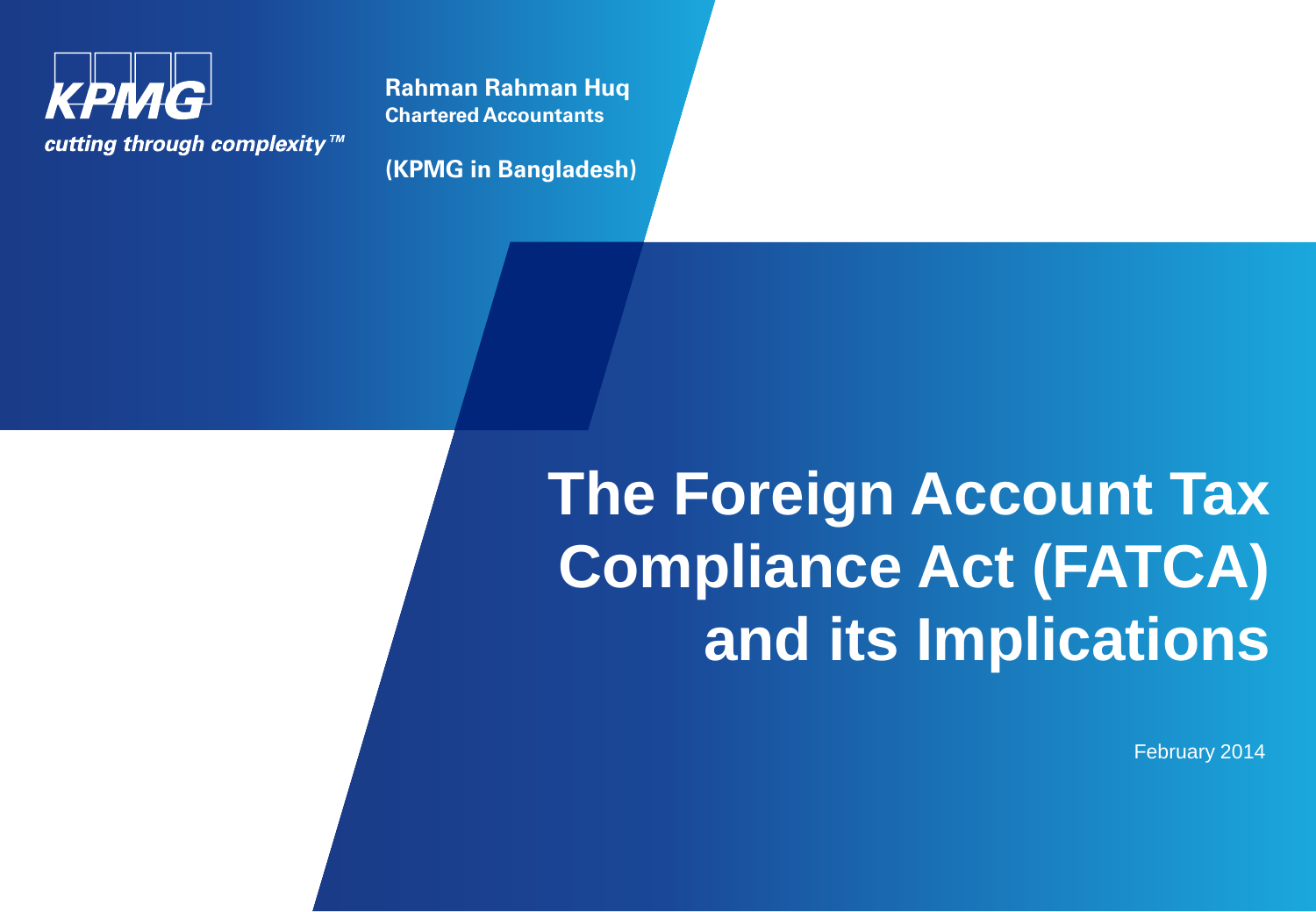## **FATCA – The Basics**

#### *What is FATCA?*

- $\Box$  FATCA stands for the "Foreign Account Tax Compliance Act". It is a piece of U.S. tax legislation enacted in 2010, although most of the substantive requirements and consequences have not started to take effect in Bangladesh until now.
- $\Box$  FATCA seeks to combat tax evasion by U.S. taxpayers who hide assets in offshore accounts and offshore investment vehicles, held either directly or through non-U.S. entities.

#### *Why should I be concerned with a piece of U.S. tax law?*

 $\Box$  FATCA accomplishes its goal by requiring non-U.S. banks, custodians, insurance companies, investment funds, certain types of fund service providers, etc. ("foreign financial institutions" or "FFIs") to identify and report certain information on "U.S. accounts" to the U.S. Internal Revenue Service (the "IRS").

#### *I am not a U.S. entity and have no U.S. branches or operations. How could the requirement apply to me?*

□ An FFI is expected to enter into a "Participation Agreement" with the IRS, under which the FFI agrees to report certain information on U.S. accounts and their holders to the IRS annually.

#### *What if I do not enter into this Participation Agreement?*

□ An FFI that does not enter into a Participation Agreement would (subject to certain exceptions discussed below) be treated as a nonparticipating FFI ("NPFFI") and as a result would, among other things, be subject to a 30% withholding tax under FATCA on most U.S. source income (interest, dividends, etc.), as well as, beginning in 2017, gross proceeds from the sale of assets that can generate U.S. source interest or dividends (e.g., U.S. stock and securities), even if they are not sold at a gain.

<sup>© 2014</sup> Rahman Rahman Huq, a partnership firm registered in Bangladesh and a member firm of the KPMG network of independent member firms 1 affiliated with KPMG International Cooperative ("KPMG International"), a Swiss entity. All rights reserved.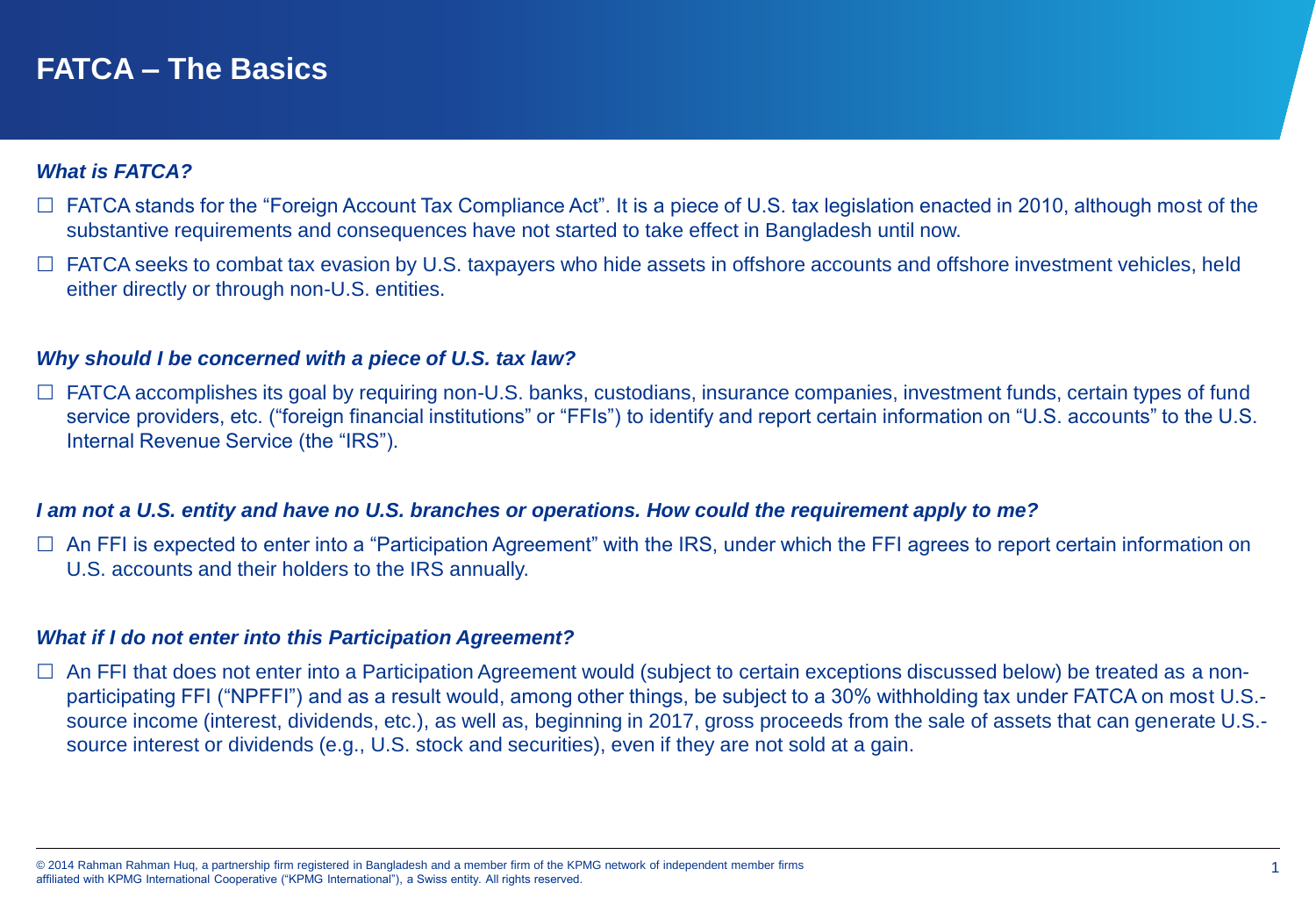# **FATCA – Implications for FFIs**

#### *So if I do not invest in U.S. stock and securities, I can safely choose to not enter into a Participation Agreement?*

- $\Box$  The industry generally believes that non-compliance is not a feasible long-term option even if the withholding can generally be avoided:
	- As a reputational matter, financial institutions generally do not want to be labelled as being non-compliant with legislation designed to combat tax evasion by wealthy individuals.
	- Other FFIs that you deal with (e.g., as counterparties) may be under an obligation to eventually terminate business relationships with you as a requirement of their continued compliance.
	- If you have any affiliate for which compliance with FATCA is important, your non-compliant status may result in its being treated as noncompliant as well (i.e., there is a "tainting" effect).
	- The U.S. Treasury Department and the IRS may promulgate rules that would extend FATCA withholding to payments that are non-U.S. source at some point after 2016. In other words, even dividends or interest paid by non-U.S. entities may at some point be (partly) subject to FATCA withholding.

#### *What else do I need to do under a Participation Agreement?*

- $\Box$  In addition to the reporting obligation mentioned above, you as an FFI would also undertake in the Participation Agreement to do the following:
	- perform due diligence on its pre-existing accounts (as of the effective date of the Participation Agreement) to identify U.S. accounts.
	- implement or modify new client on-boarding procedures with a view to identifying U.S. accounts.
	- withhold on certain payments made to (1) non-participating FFIs and (2) accounts held by "recalcitrant account holders" account holders that do not respond to requests for information or documentation from the FFI as it conducts its due diligence or that are otherwise non-cooperative (e.g., by not providing a waiver of Bangladesh data privacy laws which prohibit you from sharing the required information with the IRS), including non-financial entity account holders that do not provide information regarding instances of substantial U.S. ownership.
	- report on accounts held by recalcitrant account holders on an aggregate basis, and report on financial payments made to nonparticipating FFIs (whether or not they are account holders).
	- identify a "responsible officer" of your entity to certify as to the its compliance with the Participation Agreement on a periodic basis.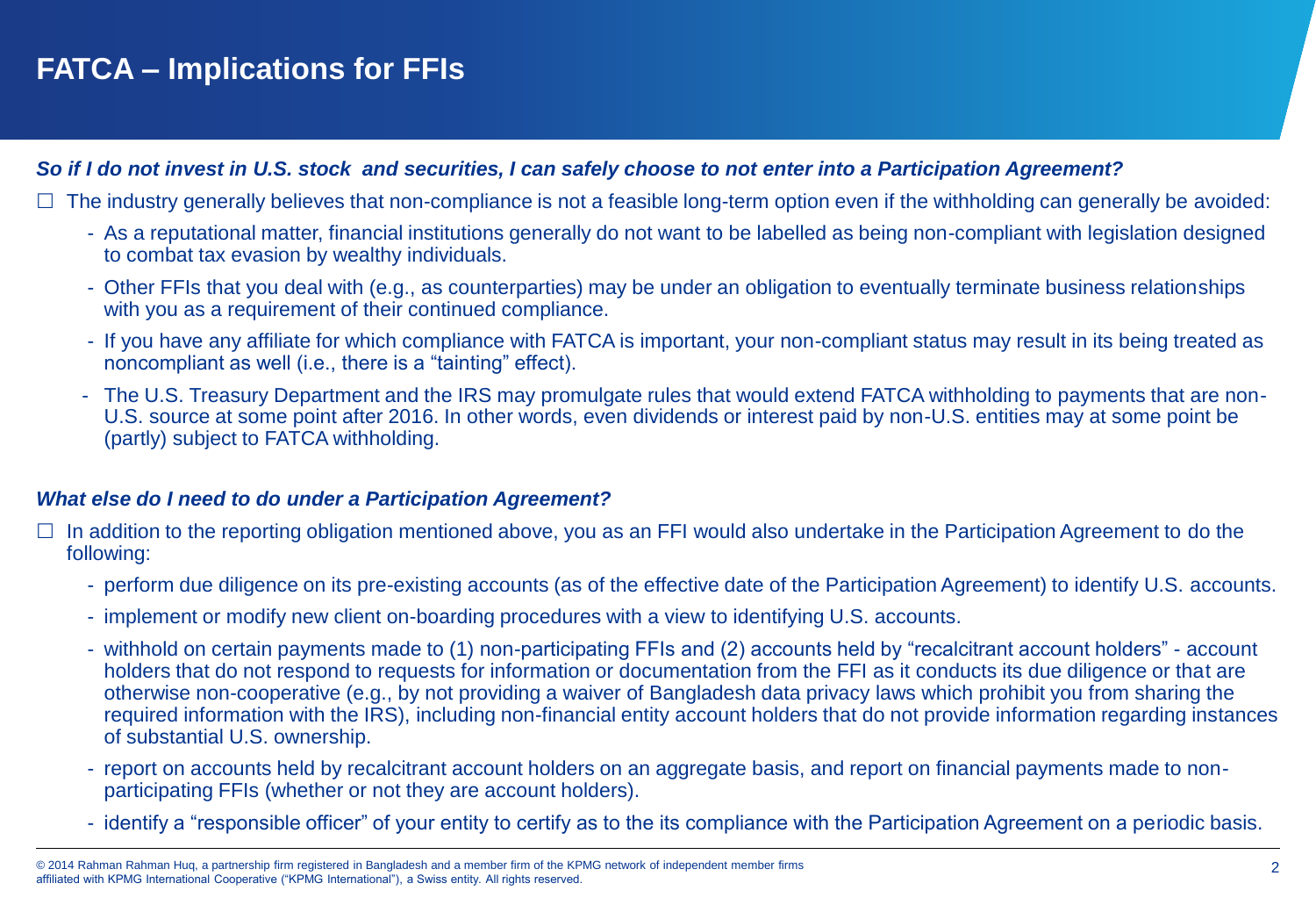#### *Can I eliminate my FATCA compliance burden by not accepting U.S. customers?*

 $\Box$  While the absence of U.S. account holders may alleviate the reporting obligation under FATCA, as an FFI you would still need to perform the due diligence procedures to identify (or establish the absence of) U.S. accounts, including accounts held by non-U.S. entities with substantial U.S. owners.

#### *How do I discharge my reporting responsibilities under FATCA?*

 $\Box$  As there is no inter-governmental agreement in place between Bangladesh and the U.S. regarding FATCA, financial institutions in Bangladesh can register directly with the IRS and put in place the necessary reporting procedures.

#### *Do local laws prohibit me from complying with these reporting requirements?*

 $\Box$  Some required disclosures may breach existing data privacy and confidentiality laws in Bangladesh. In this regard, financial institutions should obtain consent from their customers before making such disclosures to the IRS.

#### *What should I be looking to do to become FATCA compliant?*

- $\Box$  The first step is to identify the entities in your group that are financial institutions, and to ensure that they are in a position to register as a participating FFI and enter into a Participation Agreement with the IRS, unless the entity qualifies under certain categories of "deemed compliant FFIs."
- $\Box$  Please contact Mehedi Hasan, Partner to further discuss how Rahman Rahaman Huq can assist you in your FATCA compliance program.

<sup>© 2014</sup> Rahman Rahman Huq, a partnership firm registered in Bangladesh and a member firm of the KPMG network of independent member firms 3 affiliated with KPMG International Cooperative ("KPMG International"), a Swiss entity. All rights reserved.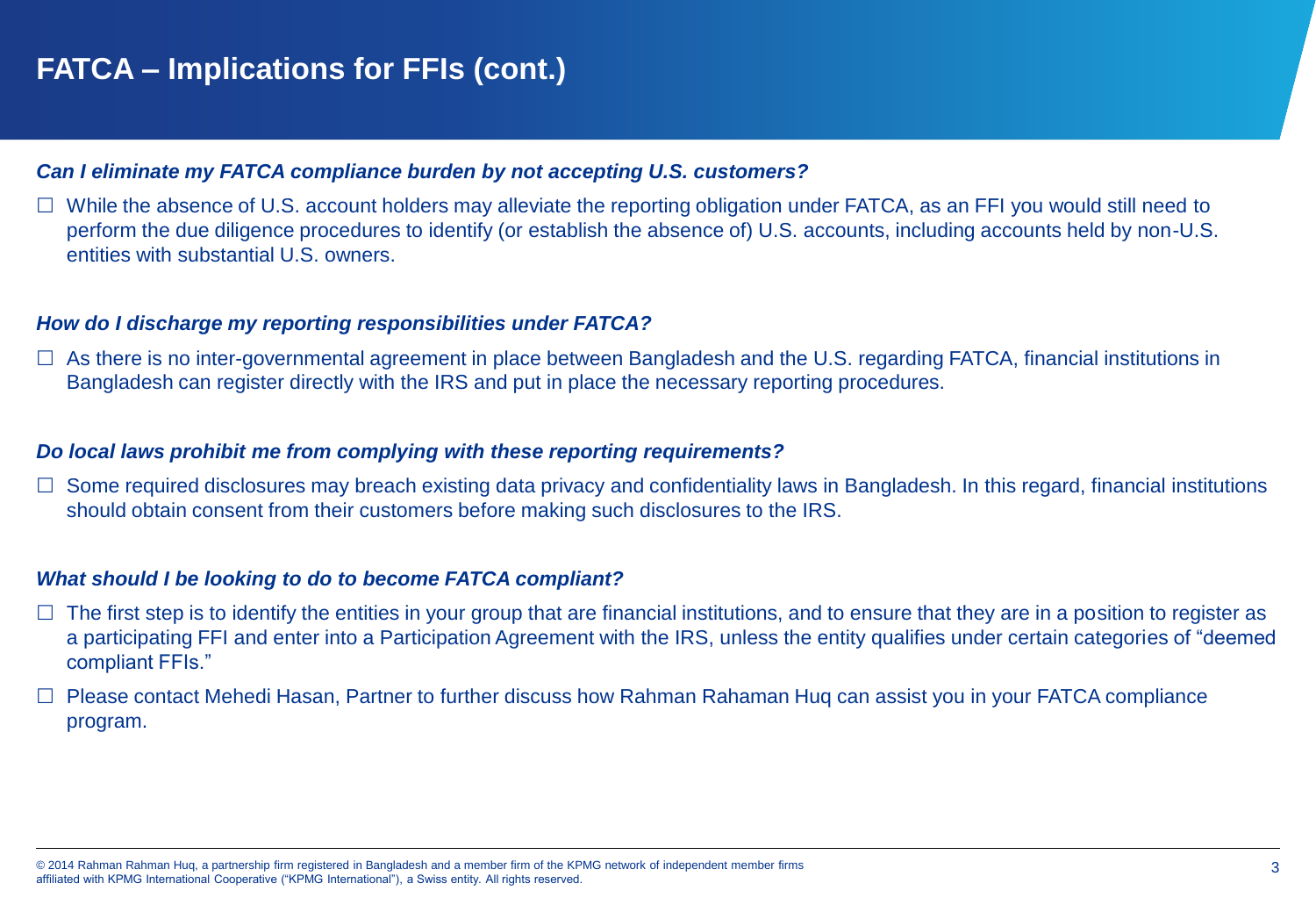#### Department of Financial Institutions and Markets **Bangladesh Bank Head Office Dhaka**

#### **DFIM Circular Letter No-03**

Managing Director/Chief Executive Officer All financial institutions licensed under Financial Institution Act, 1993

Dear Sir,

#### Foreign Account Tax Compliance Act of the United States

The Foreign Account Tax Compliance Act (FATCA) enacted in 2010 in the United States (U.S.) requires a 'Foreign Financial Institution (FFI)' to report to the U.S. Internal Revenue Service (IRS) information about certain accounts held by U.S. taxpayers or by foreign entities in which U.S. taxpayers hold a substantial ownership interest. According to the definition of FFI, all financial institutions as defined in the Financial Institution Act, 1993 have come within the provisions of FATCA.

As the Government of Bangladesh has not yet decided to execute an intergovernmental agreement with the U.S., these obligations can alternatively be discharged at individual financial institution level by registering and signing 'Participation Agreements' with the IRS. The National Board of Revenue (NBR) also consented on registering with the IRS if a financial institution has U.S. taxpayer accounts in its books.

Therefore, financial institutions concluding that FATCA may have implications for their customers and operations should register themselves with the IRS and put in place appropriate processes and controls to ensure compliance with FATCA. Concerned financial institutions are advised to visit the IRS's website, www.irs.gov/fatca-registration, for necessary guidance in this regard.

Because the agreement requires disclosures which would normally be breaches of the Financial Institution's general duty of confidentiality under prevalent Bangladeshi laws and practices, financial institutions are to obtain written consents from their customers before reporting the requested information to IRS. Financial Institutions should communicate with the existing customers well in advance of executing 'Participation Agreement' with the IRS enabling the accountholders to comply with reasonable requests for information or to provide acceptable documentation to meet the FATCA obligations.

This is for information and guidance.

Yours sincerely,  $sd/-$ (Md. Shah Alam) **General Manager** Phone: 9530178

Date: 28 January 2014